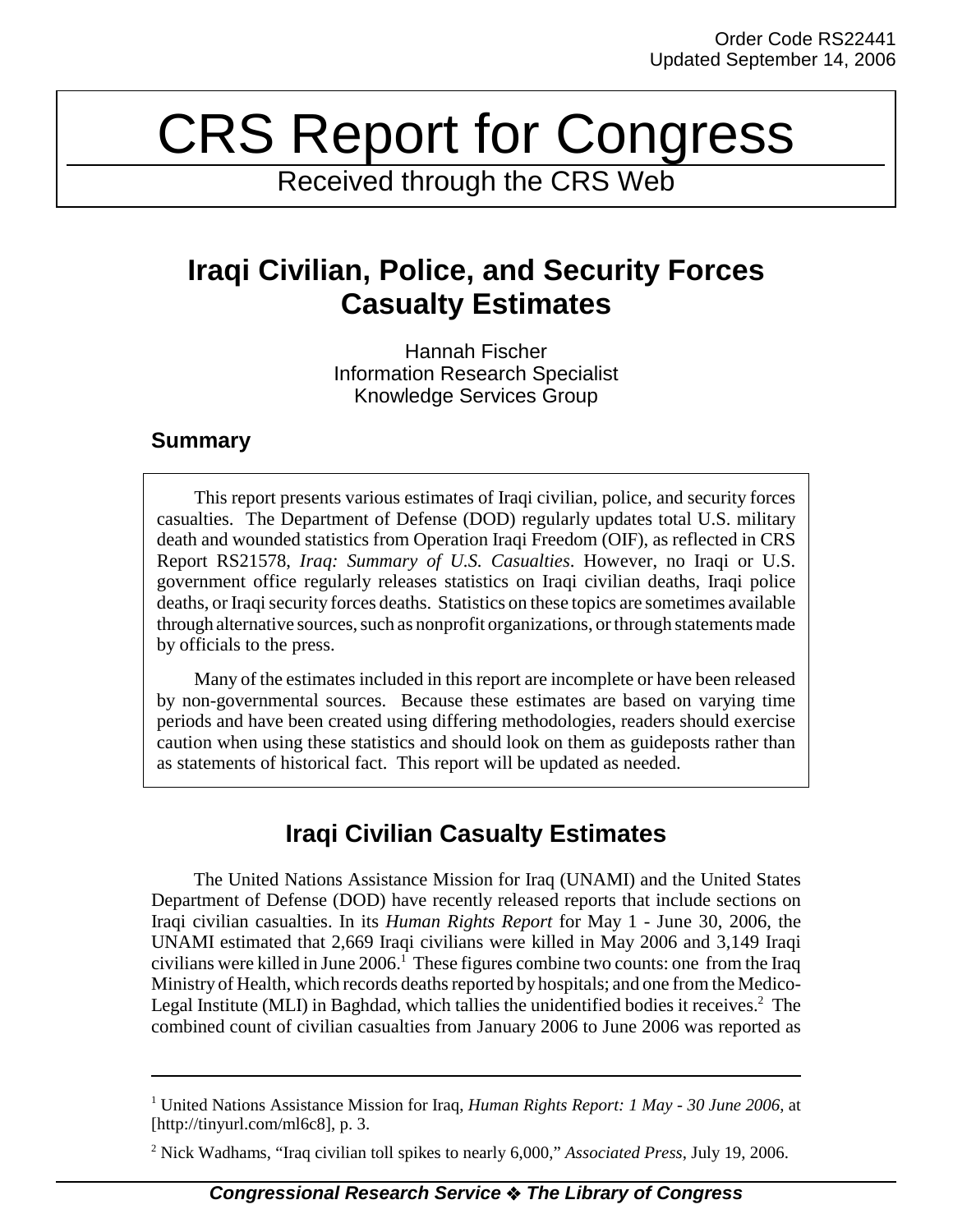14,228.<sup>3</sup> In each of these figures, the Region of Kurdistan has been excluded. The UN report further states:

On 25 June, the [Iraqi] Ministry of Health publicly acknowledged information stating that since 2003 at least 50,000 persons have been killed violently. The Baghdad morgue reportedly received 30,204 bodies from 2003 to mid-2006. Deaths numbering 18,933 occurred from "military clashes" and "terrorist attacks" between 5 April 2004 and 1 June 2006. The Ministry further indicated that the number of deaths is probably underreported.4

The U.S. Department of Defense has not released an estimate of Iraqi civilian deaths during OIF. However, it has released a bar chart of the average daily Iraqi casualties and average daily coalition casualties. The chart does not distinguish between deaths and wounded, nor does it distinguish between civilians and security forces (or ISF).<sup>5</sup>

**Average Daily Casualties — Iraqi (incl. ISF) and Coalition April 1, 2004 — May 12, 2006**



**Source:** DOD, Derived from Multi-National Corps - Iraq, [http://www.defenselink.mil/news/may2006/ d20060530SecurityandStabiltyRptFinalv2.pdf]. Casualty data on this [chart] reflect updated data for each period and are derived from unverified initial reports submitted by Coalition elements responding to an incident; the inconclusivity of these numbers constrains them to be used for comparative purposes only.

Other Iraqi or U.S. government officials have also made estimates of Iraqi civilian casualties, often in conversations with the media. In a question and answer period after a speech in December 2005, President George W. Bush gave an estimate of civilian

<sup>3</sup> United Nations Assistance Mission for Iraq, *Human Rights Report: 1 May - 30 June 2006*, at [http://tinyurl.com/ml6c8].

<sup>4</sup> Ibid.

<sup>5</sup> U.S. Department of Defense, Multi-National Corps-Iraq, *Measuring Stability and Security in Iraq: August 2006 Report to Congress in Accordance with the Department of Defense Appropriations Act 2006 (Section 9010)* , August 2006, at [http://www.defenselink.mil/pubs/pdfs/Security-Stabilty-ReportAug29r1.pdf].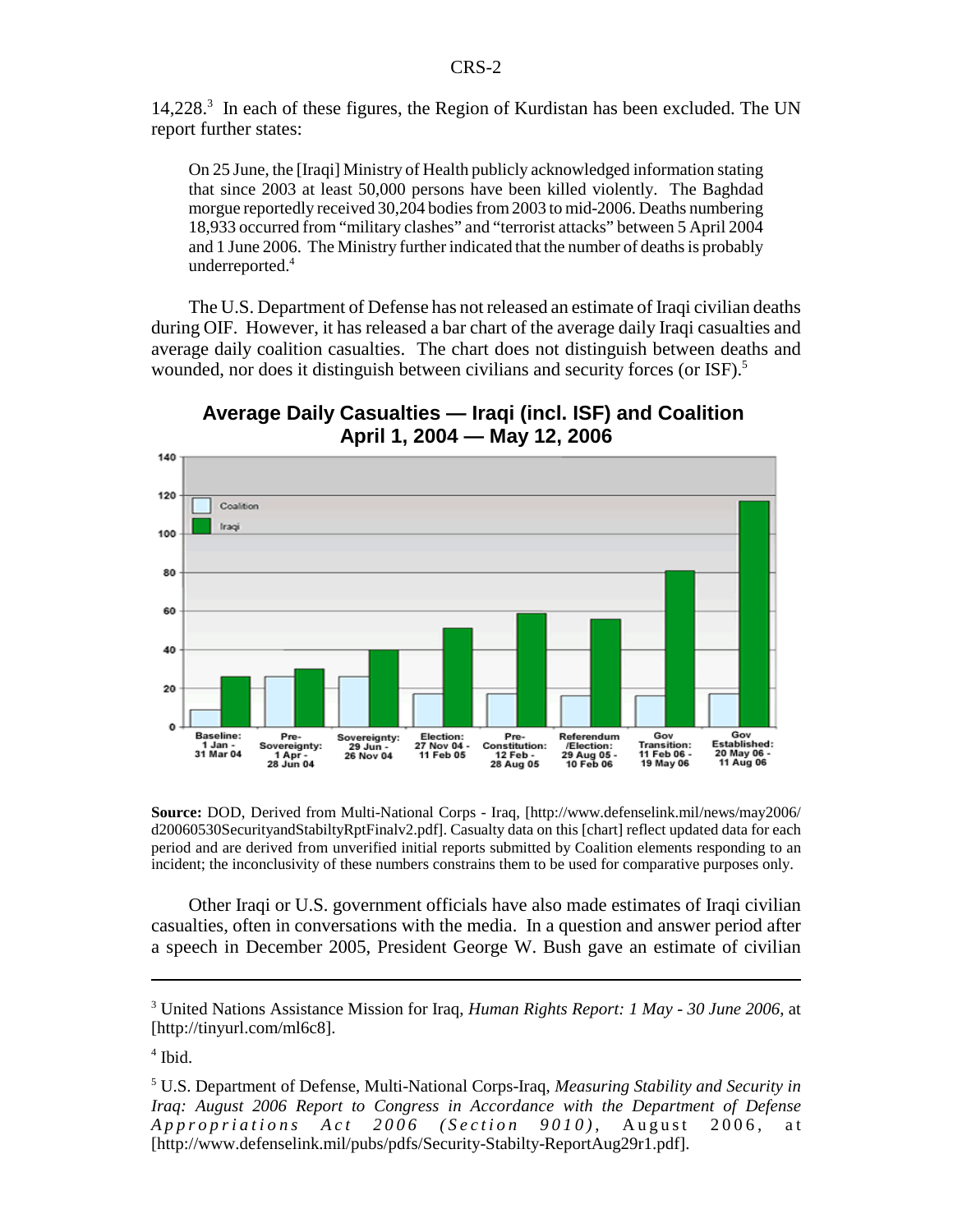deaths, stating "30,000 [Iraqi civilians], more or less, have died as a result of the initial incursion and the ongoing violence against Iraqis [during Operation Iraqi Freedom]."6 After the speech, however, aides said that Bush's statement was not an official government estimate but a reflection of figures in news media reports.7

In a recent article in the *Washington Post*, Gianni Magazzeni, chief of UNAMI's Human Rights Office, confirmed that there had been 1,536 violent deaths in Baghdad in August 2006, as reported by the Baghdad morgue.<sup>8</sup> These figures showed a marked increase from the Baghdad morgue's original estimate of 500 violent deaths in Baghdad in August 2006, which at the time gave rise to speculation that violence was decreasing in Baghdad.<sup>9</sup> Separately, the Iraq Health Ministry confirmed that it planned to construct two new branch morgues in Baghdad and add doctors and refrigerator units to raise capacity to as many as 250 corpses a day.10 In an earlier interview with *Newsweek*, the Iraqi Ministry of Health's spokesperson announced that the Ministry had seen a 30% rise in victims in the first few weeks of July 2006 and reported that the vast majority of the victims were young Sunni men.<sup>11</sup>

In the midst of the rising civilian death toll, the head of the Multi-National Force-Iraq, Lt. Gen. Peter Chiarelli, noted in an interview with Knight Ridder that "escalation of force" incidents have gone down in a comparison between July of last year to July of this year. "Escalation of force" incidents typically involve a U.S. soldier giving a verbal warning or hand signal to a driver approaching a checkpoint or convoy. The situation escalates if the driver fails to stop, with the soldier firing a warning shot and then shooting to kill.12 The same article reported that an anonymous military official said that there had been 3,000 "escalation of force" incidents from July 2005 to December 31, 2005, and that 16% of the incidents led to a civilian being killed or injured. However, from January 1, 2006 to May 31, 2006, 1,700 such incidents were reported and 12% led to a civilian being killed or injured. $13$ 

In addition to U.S. and government sources, the media have often cited the Iraq Body Count (IBC) and other nonprofit websites as sources of estimates of Iraqi casualties. The IBC bases its online casualty estimates on media reports of casualties, some of which may involve security forces as well as civilians. As of September 13, 2006, the IBC estimated

7 Adam Harvey, "Bush says civilian toll in Iraq 30,000," *The Advertiser*, Dec. 14, 2005, p. 42.

8 Ellen Knickmeyer, "Body Count in Baghdad Nearly Triples," *Washington Post*, Sept. 8, 2006, p. A12.

<sup>9</sup> Ibid.

 $10$  Ibid.

<sup>11</sup> Malcom Beith, "Counting Corpses: The Baghdad morgue is at the center of a debate about the number of civilians killed in Iraq," *Newsweek*, July 25, 2006.

 $12$  Nancy A. Youssef, "U.S. strives to curb Iraqi deaths; Stung by an increasingly hostile populace, the U.S. military has launched a major campaign to lessen the number of civilian deaths in Iraq,"*Buffalo News (New York)*, June 22, 2006, p. A1.

 $13$  Ibid.

<sup>&</sup>lt;sup>6</sup> White House News release, "President Discusses War on Terror and Upcoming Iraqi Elections," Dec. 12, 2005, at [http://www.whitehouse.gov/news/releases/2005/12/20051212-4.html].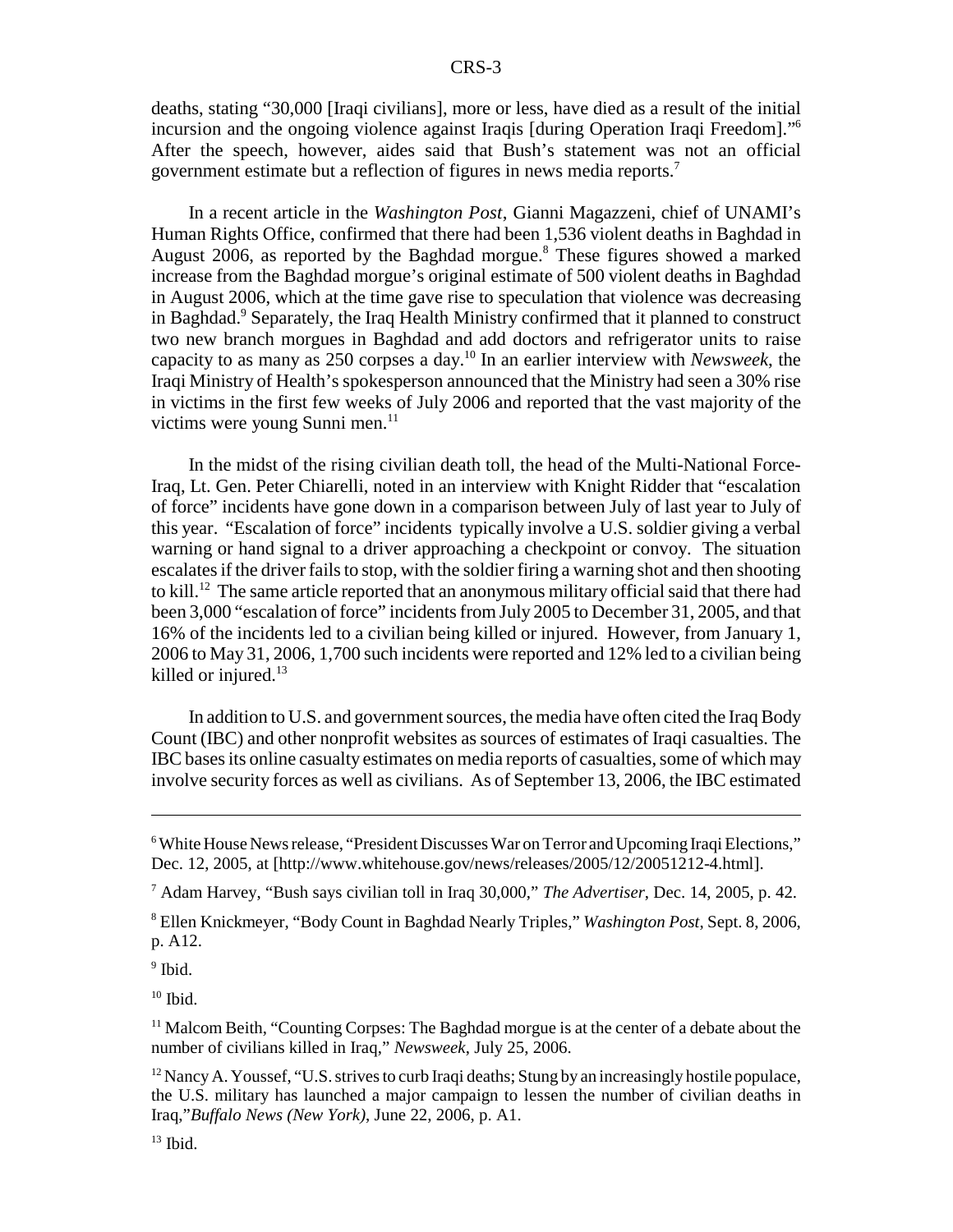that between 41,860 and 46,537 civilians had died as a result of military action.<sup>14</sup> In a written statement to the British House of Commons, Foreign Minister Jack Straw noted that he did not find the IBC's method of tracking casualties through media sources authoritative.15 However, because the IBC documents each of the casualties it records with a media source and because it provides a minimum and a maximum estimate, its numbers are widely regarded as fairly authoritative.

The Brookings Institution has used modified numbers from the UN human rights report and Iraq Body count to develop its own estimate for Iraqi civilians who have died by violence. The Brookings Institution estimates that 90 percent of the deaths reported in the UN human rights report happened as a result of violence, and they use this number as an estimate of January 2006 to July 2006 Iraqi civilian deaths due to violence. To expand their dates to include May 2003 to December 2005, they include 1.75 times the Iraq Body Count total (they do not specify the minimum or maximum total) to reflect "the fact that estimates for civilian casualties from the Iraqi Ministry of the Interior were 75 percent higher than those of our Iraq Body Count-based estimate over the aggregate December 2003 - May 2005 period."16 By using this method, the Brookings Institution estimates that between May 2003 and July 31, 2006, 59,000 Iraqi civilians have died due to violence.

Another source for civilian casualty estimates is the article "Mortality Before and After the 2003 Invasion of Iraq: Cluster Sample Survey," published in the British medical journal, *The Lancet*. Using a cluster sample survey of households in Iraq, the authors developed an estimate of 100,000 civilian casualties due to violent deaths since the start of the war.17 This report has come under attack for its methodology, and supporters of the war have argued that some of the casualties could have resulted from the long-term negative health effects of the Saddam Hussein era. In addition, British Foreign Minister Straw has written a formal Ministerial Response rejecting the findings of the *Lancet* report on the grounds that the data analyzed were inaccurate.18 Although the *Lancet* report is often referred to in the media, its results are vigorously contested by some.

Finally, the Iraq Coalition Casualty Count (ICCC) has been tracking U.S. and coalition casualties since the beginning of the war and has recently begun tracking civilian casualties as well using an IBC-like method of posting media reports of deaths. ICCC, like IBC, is prone to the kind of errors likely when using media reports for data: some deaths may not be reported in the media, while other deaths may be reported more than once. Nonetheless, both sources may be useful for different kinds of inquiries. The ICCC

<sup>&</sup>lt;sup>14</sup> Iraq Body Count at [http://www.iraqbodycount.net]. IBC is a nongovernmental organization managed by researchers and volunteers.

<sup>&</sup>lt;sup>15</sup> Jack Straw, House of Commons Hansard Written Ministerial Statements for Nov. 17, 2004, at [http://tinyurl.com/d5cmw].

<sup>16</sup> Brookings Institution, *Iraq Index: Tracking Reconstruction and Security in Post-Saddam Iraq*, Sept. 7, 2006, at [http://www.brookings.edu/fp/saban/iraq/index.pdf], p. 10.

<sup>&</sup>lt;sup>17</sup> Les Roberts, Ridyah Lafta, Richard Garfield et al., "Mortality Before and After the 2003 Invasion of Iraq: Cluster Sample Survey," *The Lancet*, Oct. 29, 2004, 364 (9448): 1857-64.

<sup>&</sup>lt;sup>18</sup> Jack Straw, Written U.K. Ministerial Statement Responding to a Lancet Study on Iraqi Casualty Numbers, Nov. 16, 2004, at [http://tinyurl.com/3hv8j].